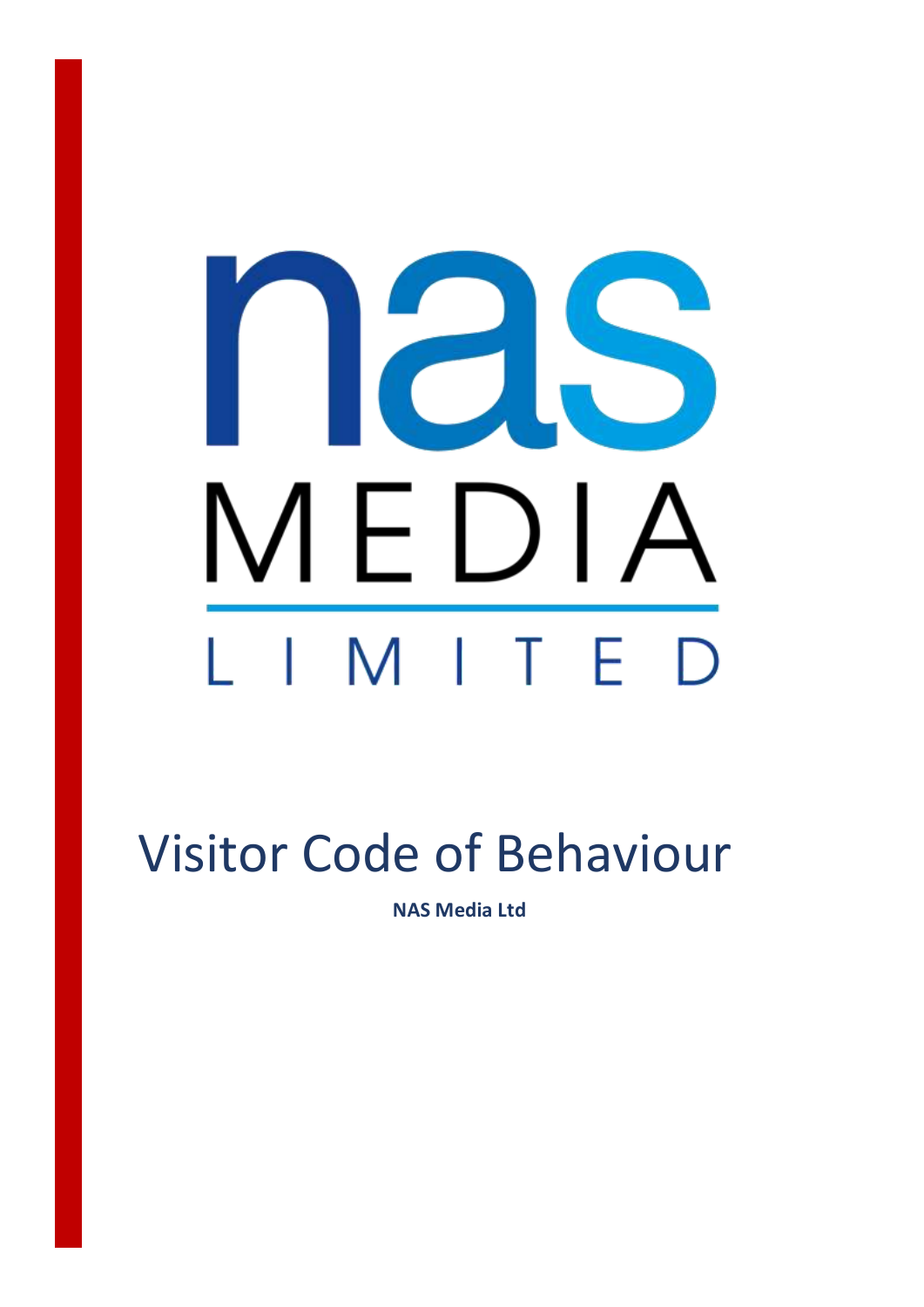### **Visitor Code of Behaviour for Online Events**

#### **Purpose**

The Code of Behaviour for visitors (pupils, potential students and apprentices) has been drawn up to safeguard everyone attending our online and face-to-face events. It applies to all visitors attending a NAS Media event.

NAS Media believe that:

- Young people should never experience abuse of any kind;
- Young people should be able to use the internet for education and personal development, but safeguards need to be in place to ensure they are always kept safe;
- It has a responsibility to promote the welfare of young people, to keep them safe and to deliver events in ways that protects them;
- All young people welfare of young people, regardless of age, disability, gender reassignment, race, religion or belief, sex, or sexual orientation, have an equal right to protection from all types of harm or abuse.

NAS Media is responsible for making sure that everyone taking part in our events has seen this Code of Behaviour and understands what happens if someone does not follow it.

The Code of Behaviour forms part of the NAS Media arrangements to safeguard young people. Further details can be found in our Safeguarding Policy and Procedures.

#### **Visitor Responsibilities**

As a visitor please ensure that you:

- $\checkmark$  cooperate with others
- $\checkmark$  be friendly
- $\checkmark$  be helpful
- $\checkmark$  have good manners
- $\checkmark$  treat people with respect even if their views are different from mine
- $\checkmark$  take responsibility for your own behaviour
- $\checkmark$  talk to the NAS team about anything that worries or concerns you, and report behaviour that you deem to be inappropriate
- $\checkmark$  stop, listen, and reconsider if I'm told that my words or actions are harmful
- $\checkmark$  follow this code of behaviour and other rules (including the law)
- $\checkmark$  join in and have fun!